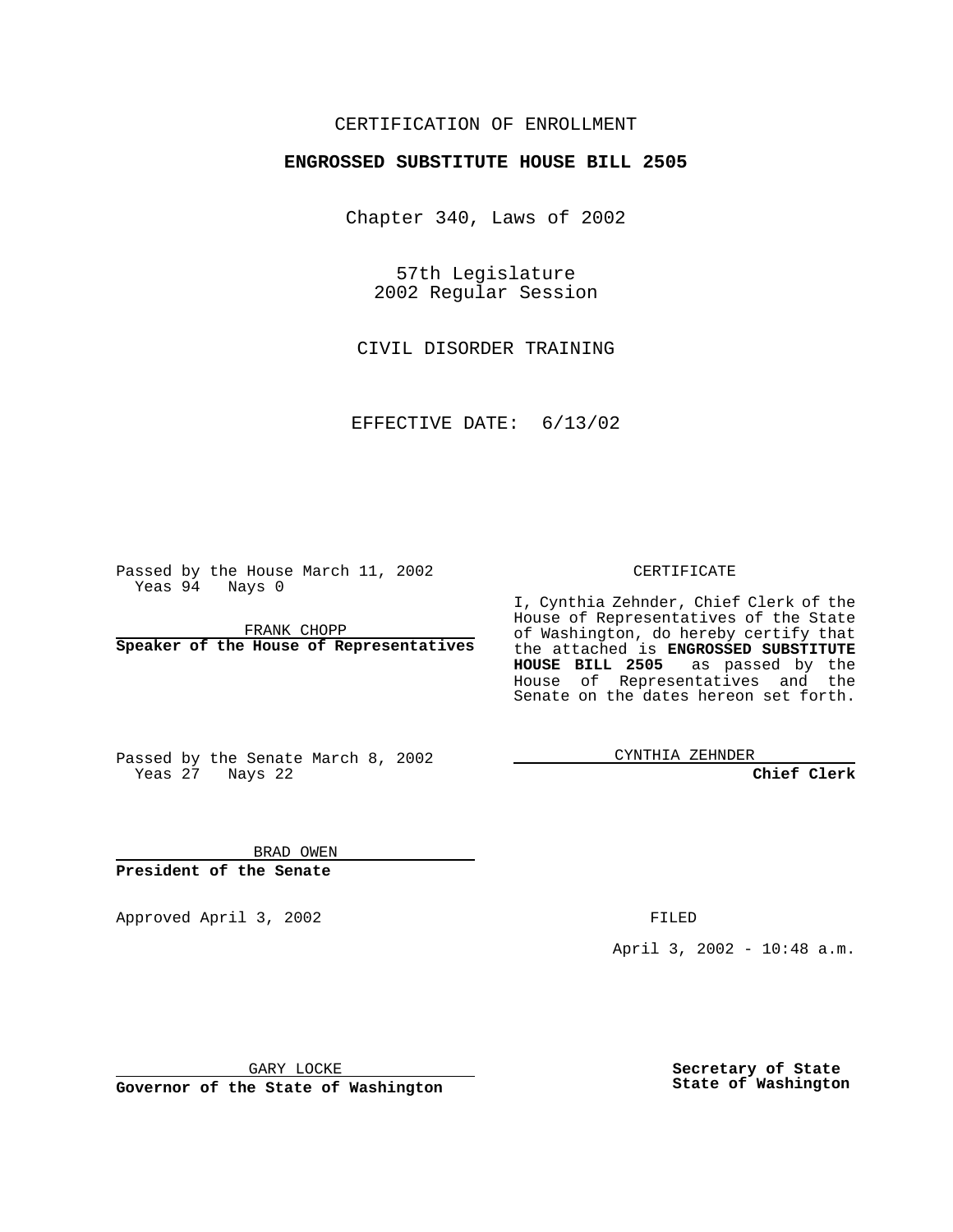## **ENGROSSED SUBSTITUTE HOUSE BILL 2505** \_\_\_\_\_\_\_\_\_\_\_\_\_\_\_\_\_\_\_\_\_\_\_\_\_\_\_\_\_\_\_\_\_\_\_\_\_\_\_\_\_\_\_\_\_\_\_

\_\_\_\_\_\_\_\_\_\_\_\_\_\_\_\_\_\_\_\_\_\_\_\_\_\_\_\_\_\_\_\_\_\_\_\_\_\_\_\_\_\_\_\_\_\_\_

#### AS AMENDED BY THE SENATE

Passed Legislature - 2002 Regular Session

#### **State of Washington 57th Legislature 2002 Regular Session**

**By** House Committee on Criminal Justice & Corrections (originally sponsored by Representatives O'Brien, Ballasiotes, Lantz, Haigh, Lovick, Ruderman, Schual-Berke, Crouse, Campbell, Delvin, Hurst, Lisk, Buck, Benson and Bush)

Read first time 02/05/2002. Referred to Committee on .

 AN ACT Relating to instruction in civil disorder; reenacting and amending RCW 9.94A.515; adding a new section to chapter 9A.48 RCW; and prescribing penalties.

BE IT ENACTED BY THE LEGISLATURE OF THE STATE OF WASHINGTON:

 NEW SECTION. **Sec. 1.** A new section is added to chapter 9A.48 RCW to read as follows:

 (1) A person is guilty of civil disorder training if he or she teaches or demonstrates to any other person the use, application, or making of any device or technique capable of causing significant bodily injury or death to persons, knowing, or having reason to know or intending that same will be unlawfully employed for use in, or in furtherance of, a civil disorder.

(2) Civil disorder training is a class B felony.

 (3) Nothing in this section makes unlawful any act of any law enforcement officer that is performed in the lawful performance of his or her official duties.

 (4) Nothing in this section makes unlawful any act of firearms training, target shooting, or other firearms activity, so long as it is not done for the purpose of furthering a civil disorder.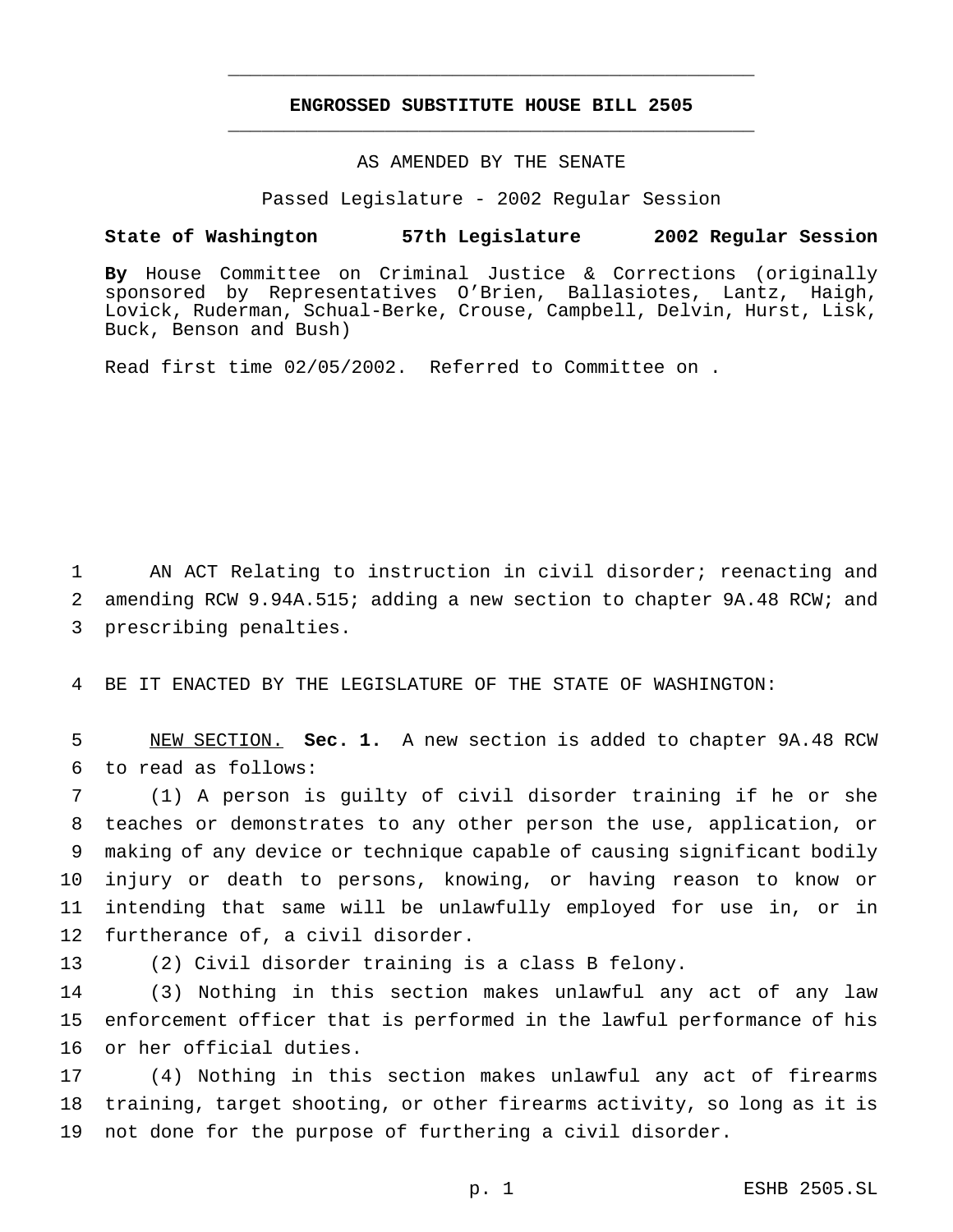(5) For the purposes of this section: (a) "Civil disorder" means any public disturbance involving acts of violence that is intended to cause an immediate danger of, or to result in, significant injury to the person of any other individual. (b) "Law enforcement officer" means any law enforcement officer as defined in RCW 9A.76.020(2) including members of the Washington national guard, as defined in RCW 38.04.010. **Sec. 2.** RCW 9.94A.515 and 2001 2nd sp.s. c 12 s 361, 2001 c 300 s 4, 2001 c 217 s 12, and 2001 c 17 s 1 are each reenacted and amended to read as follows: 11 TABLE 2 CRIMES INCLUDED WITHIN EACH SERIOUSNESS LEVEL XVI Aggravated Murder 1 (RCW 10.95.020) XV Homicide by abuse (RCW 9A.32.055) Malicious explosion 1 (RCW 70.74.280(1)) Murder 1 (RCW 9A.32.030) XIV Murder 2 (RCW 9A.32.050) XIII Malicious explosion 2 (RCW 70.74.280(2)) Malicious placement of an explosive 1 (RCW 70.74.270(1)) XII Assault 1 (RCW 9A.36.011) Assault of a Child 1 (RCW 9A.36.120) Malicious placement of an imitation device 24 1 (RCW 70.74.272(1)(a)) Rape 1 (RCW 9A.44.040) Rape of a Child 1 (RCW 9A.44.073) XI Manslaughter 1 (RCW 9A.32.060) Rape 2 (RCW 9A.44.050) Rape of a Child 2 (RCW 9A.44.076) X Child Molestation 1 (RCW 9A.44.083) Indecent Liberties (with forcible compulsion) (RCW 9A.44.100(1)(a)) Kidnapping 1 (RCW 9A.40.020)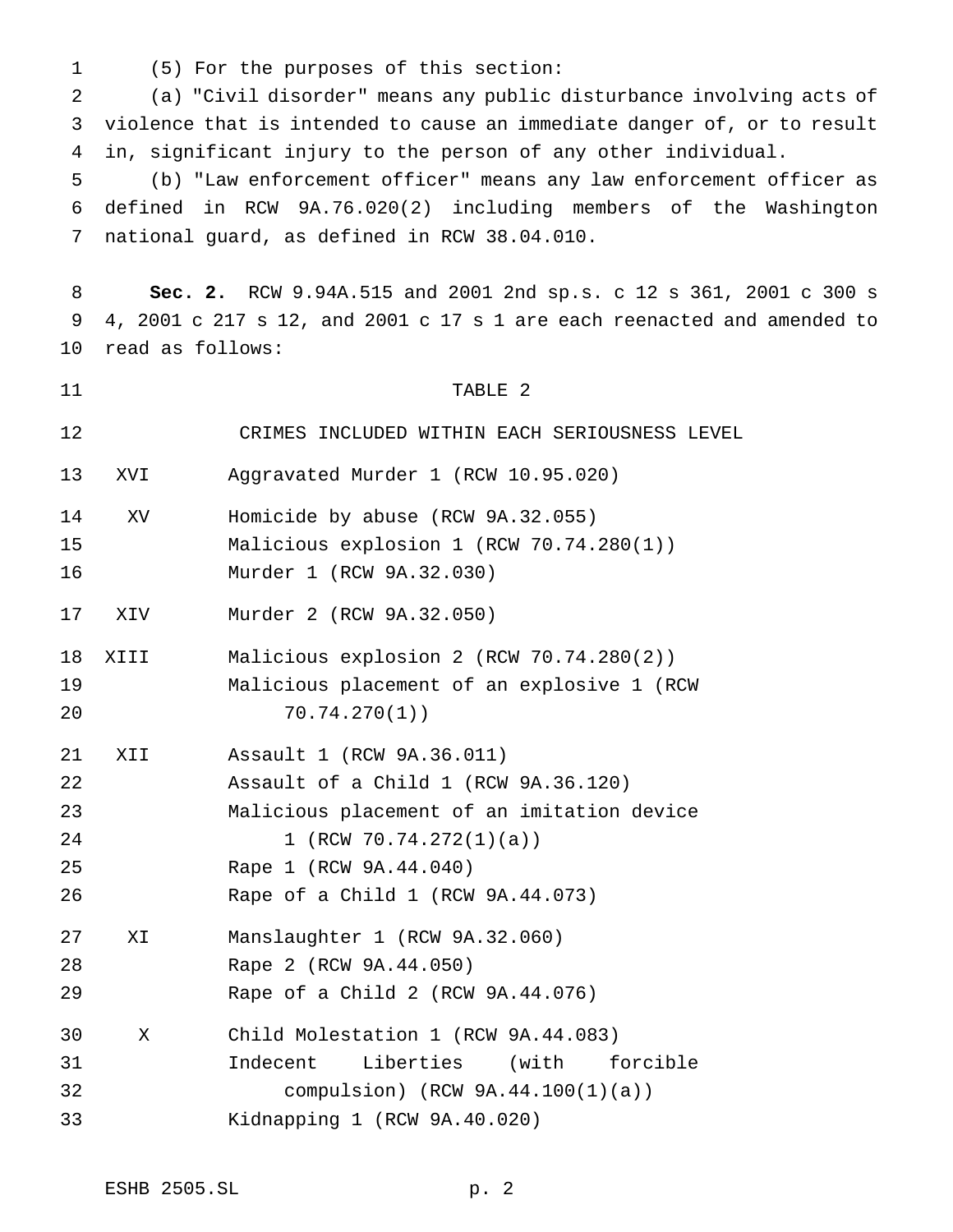| 1              |      | Leading Organized Crime (RCW                |
|----------------|------|---------------------------------------------|
| $\overline{2}$ |      | 9A.82.060(1)(a)                             |
| 3              |      | Malicious explosion 3 (RCW 70.74.280(3))    |
| $\overline{4}$ |      | Manufacture of methamphetamine (RCW         |
| 5              |      | 69.50.401(a)(1)(ii)                         |
| $\epsilon$     |      | Over 18 and deliver heroin,                 |
| 7              |      | methamphetamine, a narcotic from            |
| 8              |      | Schedule I or II, or flunitrazepam          |
| 9              |      | from Schedule IV to someone under 18        |
| 10             |      | (RCW 69.50.406)                             |
| 11             |      | Sexually Violent Predator Escape (RCW       |
| 12             |      | 9A.76.115)                                  |
| 13             | IX   | Assault of a Child 2 (RCW 9A.36.130)        |
| 14             |      | Controlled Substance Homicide (RCW          |
| 15             |      | 69.50.415)                                  |
| 16             |      | Explosive devices prohibited (RCW           |
| 17             |      | 70.74.180)                                  |
| $18\,$         |      | Hit and Run--Death (RCW $46.52.020(4)(a)$ ) |
| 19             |      | Homicide by Watercraft, by being under the  |
| 20             |      | influence of intoxicating liquor or         |
| 21             |      | any drug (RCW 79A.60.050)                   |
| 22             |      | Inciting Criminal Profiteering (RCW         |
| 23             |      | 9A.82.060(1)(b)                             |
| 24             |      | Malicious placement of an explosive 2 (RCW  |
| 25             |      | 70.74.270(2)                                |
| 26             |      | Over 18 and deliver narcotic from Schedule  |
| 27             |      | III, IV, or V or a nonnarcotic, except      |
| 28             |      | flunitrazepam or methamphetamine, from      |
| 29             |      | Schedule I-V to someone under 18 and 3      |
| 30             |      | years junior (RCW 69.50.406)                |
| 31             |      | Robbery 1 (RCW 9A.56.200)                   |
| 32             |      | Sexual Exploitation (RCW 9.68A.040)         |
| 33             |      | Vehicular Homicide, by being under the      |
| 34             |      | influence of intoxicating liquor or         |
| 35             |      | any drug (RCW 46.61.520)                    |
| 36             | VIII | Arson 1 (RCW 9A.48.020)                     |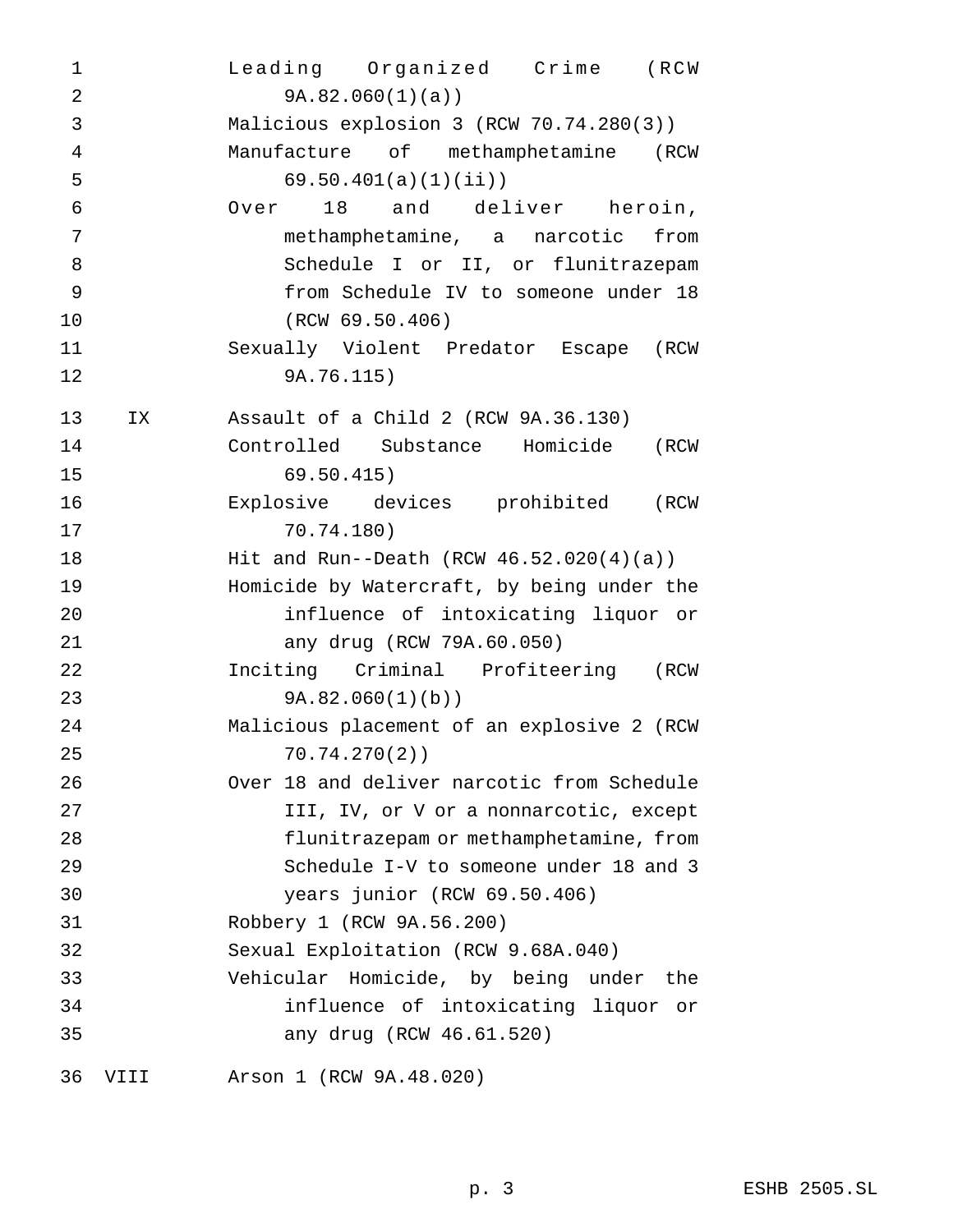| 1              |     | Deliver or possess with intent to deliver   |
|----------------|-----|---------------------------------------------|
| $\overline{2}$ |     | methamphetamine (RCW                        |
| 3              |     | 69.50.401(a)(1)(ii)                         |
| 4              |     | Homicide by Watercraft, by the operation of |
| 5              |     | any vessel in a reckless manner (RCW        |
| 6              |     | 79A.60.050)                                 |
| 7              |     | Manslaughter 2 (RCW 9A.32.070)              |
| 8              |     | Manufacture, deliver, or possess with       |
| 9              |     | intent to deliver amphetamine (RCW          |
| 10             |     | 69.50.401(a)(1)(ii)                         |
| 11             |     | Manufacture, deliver, or possess with       |
| 12             |     | intent to deliver heroin or cocaine         |
| 13             |     | (RCW 69.50.401(a)(1)(i))                    |
| 14             |     | Possession of Ephedrine, Pseudoephedrine,   |
| 15             |     | or Anhydrous Ammonia with intent to         |
| 16             |     | manufacture methamphetamine (RCW            |
| 17             |     | 69.50.440)                                  |
| 18             |     | Promoting Prostitution 1 (RCW 9A.88.070)    |
| 19             |     | Selling for profit (controlled or           |
| 20             |     | counterfeit) any controlled substance       |
| 21             |     | (RCW 69.50.410)                             |
| 22             |     | Theft of Anhydrous Ammonia (RCW 69.55.010)  |
| 23             |     | Vehicular Homicide, by the operation of any |
| 24             |     | vehicle in a reckless manner (RCW           |
| 25             |     | 46.61.520)                                  |
| 26             | VII | Burglary 1 (RCW 9A.52.020)                  |
| 27             |     | Child Molestation 2 (RCW 9A.44.086)         |
| 28             |     | Civil Disorder Training (section 1 of this  |
| 29             |     | <u>act)</u>                                 |
| 30             |     | Dealing in depictions of minor engaged in   |
| 31             |     | sexually explicit conduct<br>(RCW           |
| 32             |     | 9.68A.050)                                  |
| 33             |     | Drive-by Shooting (RCW 9A.36.045)           |
| 34             |     | Homicide by Watercraft, by disregard for    |
| 35             |     | the safety of others (RCW 79A.60.050)       |
| 36             |     | Indecent Liberties (without forcible        |
| 37             |     | compulsion) (RCW $9A.44.100(1)$ (b) and     |
| 38             |     | $(c)$ )                                     |
| 39             |     | Introducing Contraband 1 (RCW 9A.76.140)    |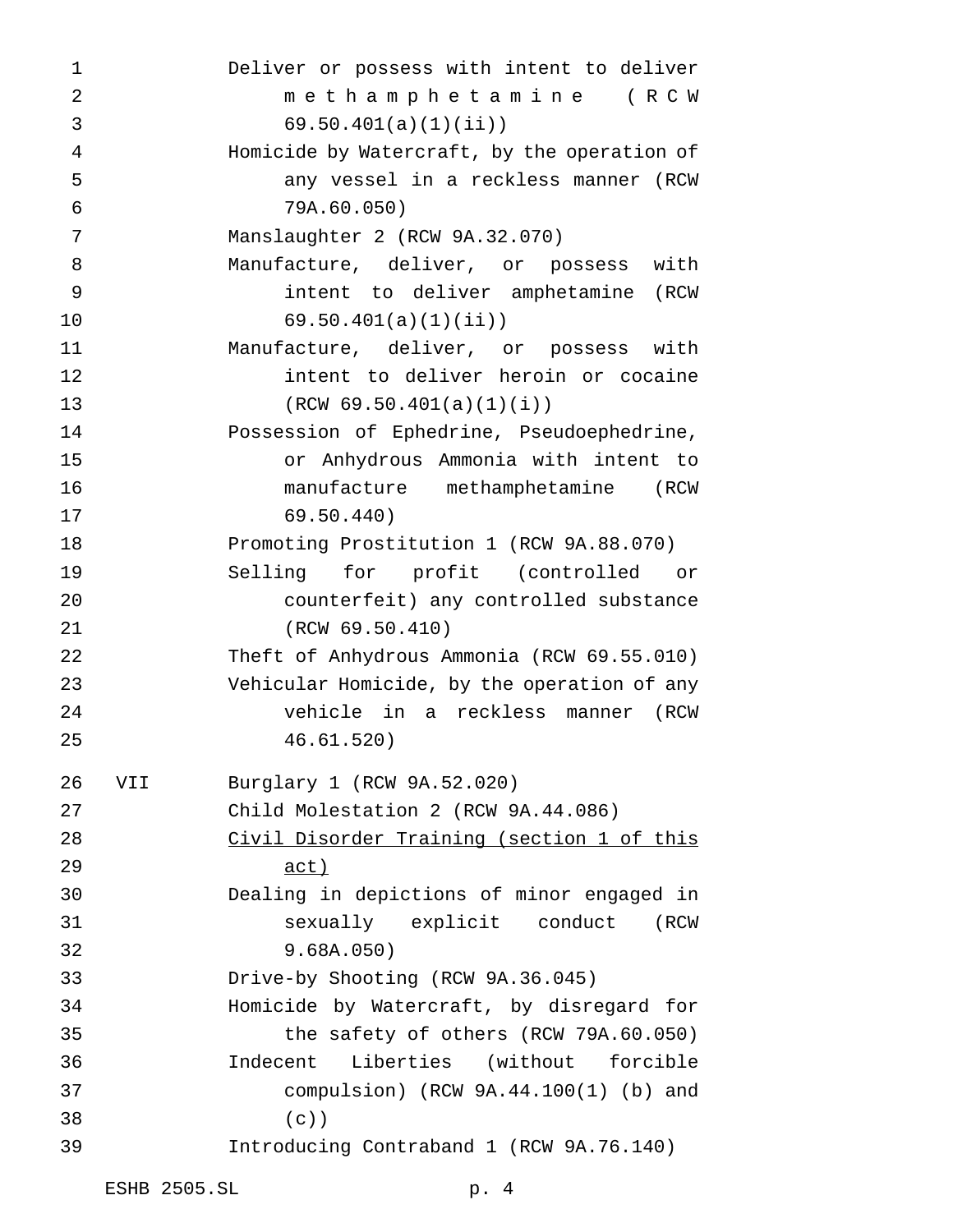| 1              |    | Involving a minor in drug dealing (RCW     |
|----------------|----|--------------------------------------------|
| $\overline{2}$ |    | 69.50.401(f)                               |
| 3              |    | Malicious placement of an explosive 3 (RCW |
| 4              |    | 70.74.270(3)                               |
| 5              |    | Sending, bringing into state depictions of |
| 6              |    | minor engaged in sexually explicit         |
| 7              |    | conduct (RCW 9.68A.060)                    |
| 8              |    | Unlawful Possession of a Firearm in the    |
| 9              |    | first degree $(RCW 9.41.040(1)(a))$        |
| 10             |    | Use of a Machine Gun in Commission of a    |
| 11             |    | Felony (RCW 9.41.225)                      |
| 12             |    | Vehicular Homicide, by disregard for the   |
| 13             |    | safety of others (RCW 46.61.520)           |
| 14             | VI | Jumping with Murder 1<br>Bail<br>(RCW      |
| 15             |    | 9A.76.170(3)(a)                            |
| 16             |    | Bribery (RCW 9A.68.010)                    |
| 17             |    | Incest 1 (RCW 9A.64.020(1))                |
| 18             |    | Intimidating a Judge (RCW 9A.72.160)       |
| 19             |    | Intimidating a Juror/Witness<br>(RCW       |
| 20             |    | 9A.72.110, 9A.72.130)                      |
| 21             |    | Malicious placement of an imitation device |
| 22             |    | 2 (RCW 70.74.272(1)(b))                    |
| 23             |    | Manufacture, deliver, or possess with      |
| 24             |    | intent to deliver narcotics from           |
| 25             |    | Schedule I or II (except heroin or         |
| 26             |    | cocaine) or flunitrazepam from             |
| 27             |    | Schedule IV (RCW $69.50.401(a)(1)(i)$ )    |
| 28             |    | Rape of a Child 3 (RCW 9A.44.079)          |
| 29             |    | Theft of a Firearm (RCW 9A.56.300)         |
| 30             |    | Unlawful Storage of Anhydrous Ammonia (RCW |
| 31             |    | 69.55.020)                                 |
| 32             | V  | Abandonment of dependent person 1 (RCW     |
| 33             |    | 9A.42.060)                                 |
| 34             |    | Advancing money or property<br>for         |
| 35             |    | extortionate extension of credit (RCW      |
| 36             |    | 9A.82.030)                                 |
| 37             |    | Bail Jumping with class A Felony (RCW      |
|                |    |                                            |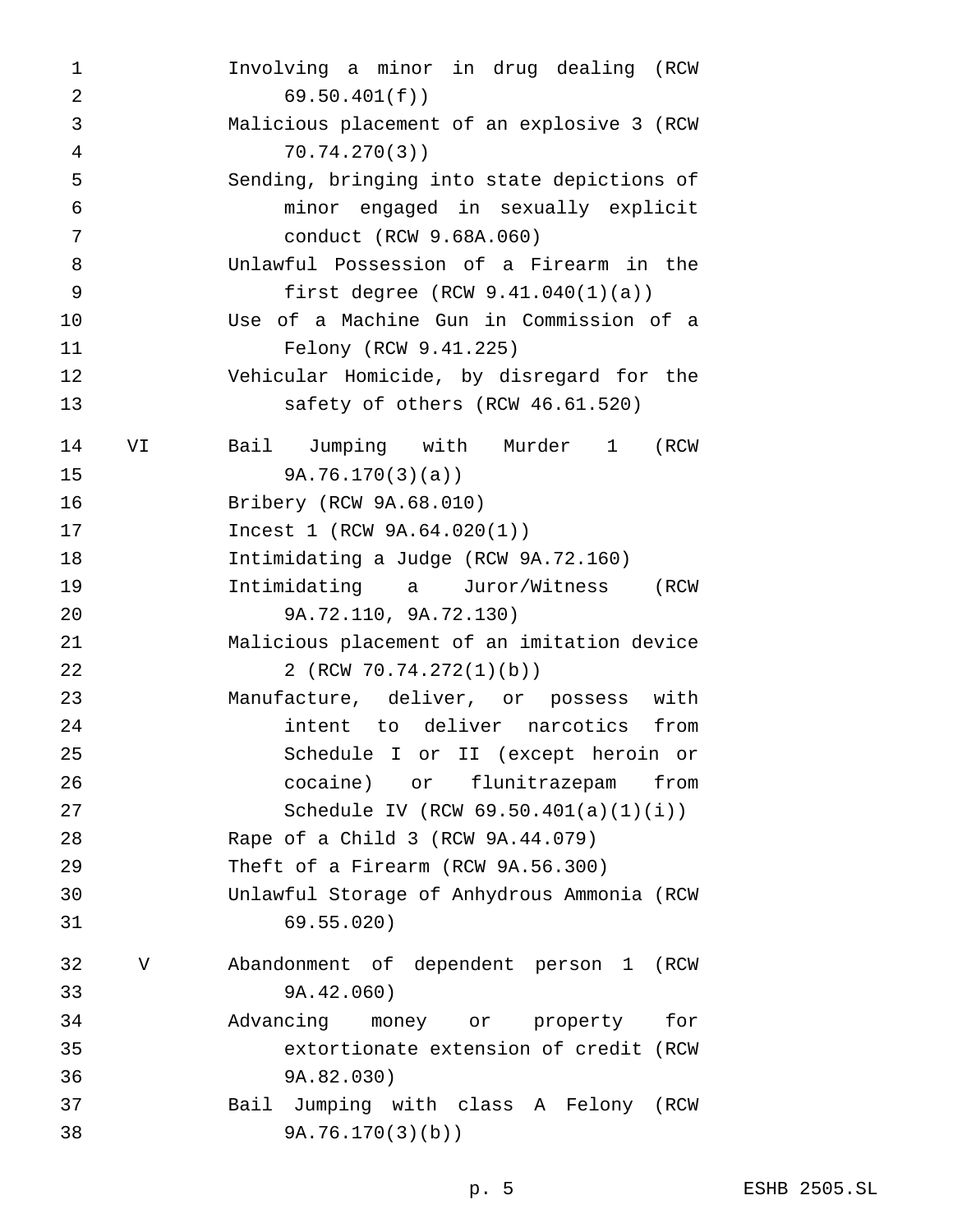| 1  |    | Child Molestation 3 (RCW 9A.44.089)         |
|----|----|---------------------------------------------|
| 2  |    | Criminal Mistreatment 1 (RCW 9A.42.020)     |
| 3  |    | Custodial Sexual Misconduct 1 (RCW          |
| 4  |    | 9A.44.160)                                  |
| 5  |    | Delivery of imitation controlled substance  |
| 6  |    | by person eighteen or over to person        |
| 7  |    | under eighteen $(RCW 69.52.030(2))$         |
| 8  |    | Domestic Violence Court Order Violation     |
| 9  |    | RCW 10.99.040, 10.99.050, 26.09.300,        |
| 10 |    | 26.10.220, 26.26.138, 26.50.110,            |
| 11 |    | 26.52.070, or 74.34.145)                    |
| 12 |    | Extortion 1 (RCW 9A.56.120)                 |
| 13 |    | Extortionate Extension of Credit (RCW       |
| 14 |    | 9A.82.020)                                  |
| 15 |    | Extortionate Means to Collect Extensions of |
| 16 |    | Credit (RCW 9A.82.040)                      |
| 17 |    | Incest 2 (RCW 9A.64.020(2))                 |
| 18 |    | Kidnapping 2 (RCW 9A.40.030)                |
| 19 |    | Perjury 1 (RCW 9A.72.020)                   |
| 20 |    | Persistent prison misbehavior<br>(RCW       |
| 21 |    | 9.94.070)                                   |
| 22 |    | Possession of a Stolen Firearm (RCW         |
| 23 |    | 9A.56.310)                                  |
| 24 |    | Rape 3 (RCW 9A.44.060)                      |
| 25 |    | Rendering Criminal Assistance 1<br>(RCW     |
| 26 |    | 9A.76.070)                                  |
| 27 |    | Sexual Misconduct with a Minor 1<br>(RCW    |
| 28 |    | 9A.44.093)                                  |
| 29 |    | Sexually Violating Human Remains<br>(RCW    |
| 30 |    | 9A.44.105)                                  |
| 31 |    | Stalking (RCW 9A.46.110)                    |
| 32 | IV | Arson 2 (RCW 9A.48.030)                     |
| 33 |    | Assault 2 (RCW 9A.36.021)                   |
| 34 |    | Assault by Watercraft (RCW 79A.60.060)      |
| 35 |    | Bribing a Witness/Bribe Received by Witness |
| 36 |    | (RCW 9A.72.090, 9A.72.100)                  |
| 37 |    | Commercial Bribery (RCW 9A.68.060)          |
| 38 |    | Counterfeiting $(RCW 9.16.035(4))$          |
| 39 |    | Escape 1 (RCW 9A.76.110)                    |
|    |    |                                             |

ESHB 2505.SL p. 6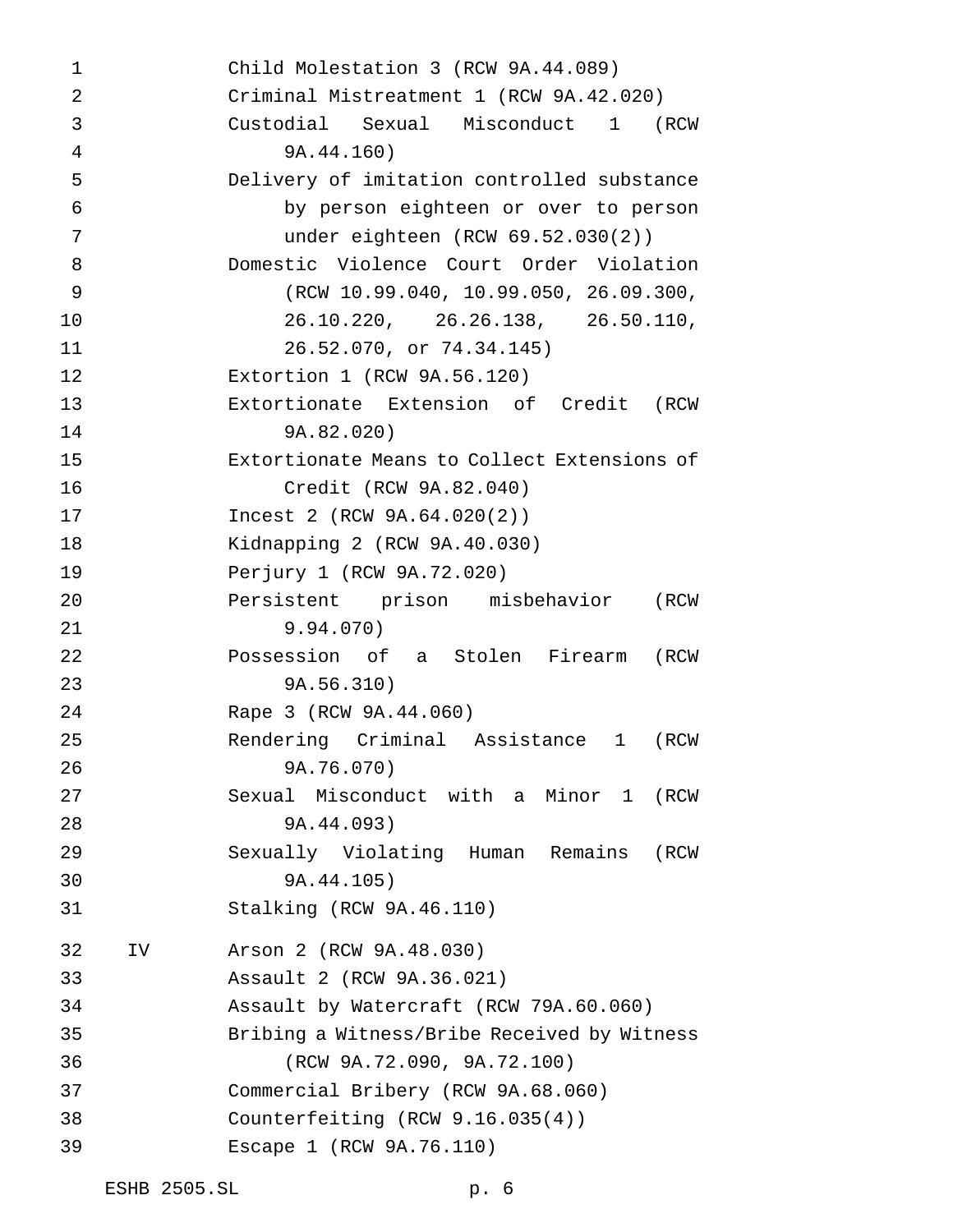| 1         | Hit and Run--Injury (RCW $46.52.020(4)(b)$ ) |
|-----------|----------------------------------------------|
| 2         | Hit and Run with Vessel--Injury Accident     |
| 3         | (RCW 79A.60.200(3))                          |
| 4         | Identity Theft 1 (RCW $9.35.020(2)(a)$ )     |
| 5         | Indecent Exposure to Person Under Age        |
| 6         | Fourteen (subsequent sex offense) (RCW       |
| 7         | 9A.88.010)                                   |
| 8         | Influencing Outcome of Sporting Event (RCW   |
| 9         | 9A.82.070)                                   |
| 10        | Knowingly Trafficking in Stolen Property     |
| 11        | (RCW 9A.82.050(2))                           |
| 12        | Malicious Harassment (RCW 9A.36.080)         |
| 13        | Manufacture, deliver, or possess with        |
| 14        | intent to deliver narcotics from             |
| 15        | Schedule III, IV, or V or nonnarcotics       |
| 16        | from Schedule I-V (except marijuana,         |
| 17        | amphetamine, methamphetamines, or            |
| 18        | flunitrazepam) $(RCW 69.50.401(a)(1))$       |
| 19        | $(iii)$ through $(v)$ )                      |
| 20        | Residential Burglary (RCW 9A.52.025)         |
| 21        | Robbery 2 (RCW 9A.56.210)                    |
| 22        | Theft of Livestock 1 (RCW 9A.56.080)         |
| 23        | Threats to Bomb (RCW 9.61.160)               |
| 24        | Use of Proceeds of Criminal Profiteering     |
| 25        | (RCW 9A.82.080 (1) and (2))                  |
| 26        | Vehicular Assault, by being under the        |
| 27        | influence of intoxicating liquor or          |
| 28        | any drug, or by the operation or             |
| 29        | driving of a vehicle in a reckless           |
| 30        | manner (RCW 46.61.522)                       |
| 31        | Willful Failure to Return from Furlough      |
|           | (RCW 72.66.060)                              |
| 33<br>III | Abandonment of dependent person 2 (RCW       |
| 34        | 9A.42.070)                                   |
| 35        | Assault 3 (RCW 9A.36.031)                    |
| 36        | Assault of a Child 3 (RCW 9A.36.140)         |
| 37        | Bail Jumping with class B or C Felony (RCW   |
| 38        | 9A.76.170(3)(c)                              |
| 39        | Burglary 2 (RCW 9A.52.030)                   |
|           |                                              |
|           |                                              |
|           |                                              |
|           |                                              |
|           |                                              |
|           |                                              |
|           |                                              |
| 32        |                                              |
|           |                                              |
|           |                                              |
|           |                                              |
|           |                                              |
|           |                                              |
|           |                                              |
|           |                                              |
|           |                                              |
|           |                                              |
|           |                                              |
|           |                                              |
|           |                                              |
|           |                                              |
|           |                                              |
|           |                                              |
|           |                                              |
|           |                                              |
|           |                                              |
|           |                                              |
|           |                                              |
|           |                                              |
|           |                                              |
|           |                                              |
|           |                                              |
|           |                                              |
|           |                                              |
|           |                                              |
|           |                                              |
|           |                                              |
|           |                                              |
|           |                                              |
|           |                                              |
|           |                                              |
|           |                                              |
|           |                                              |
|           |                                              |
|           |                                              |
|           |                                              |
|           |                                              |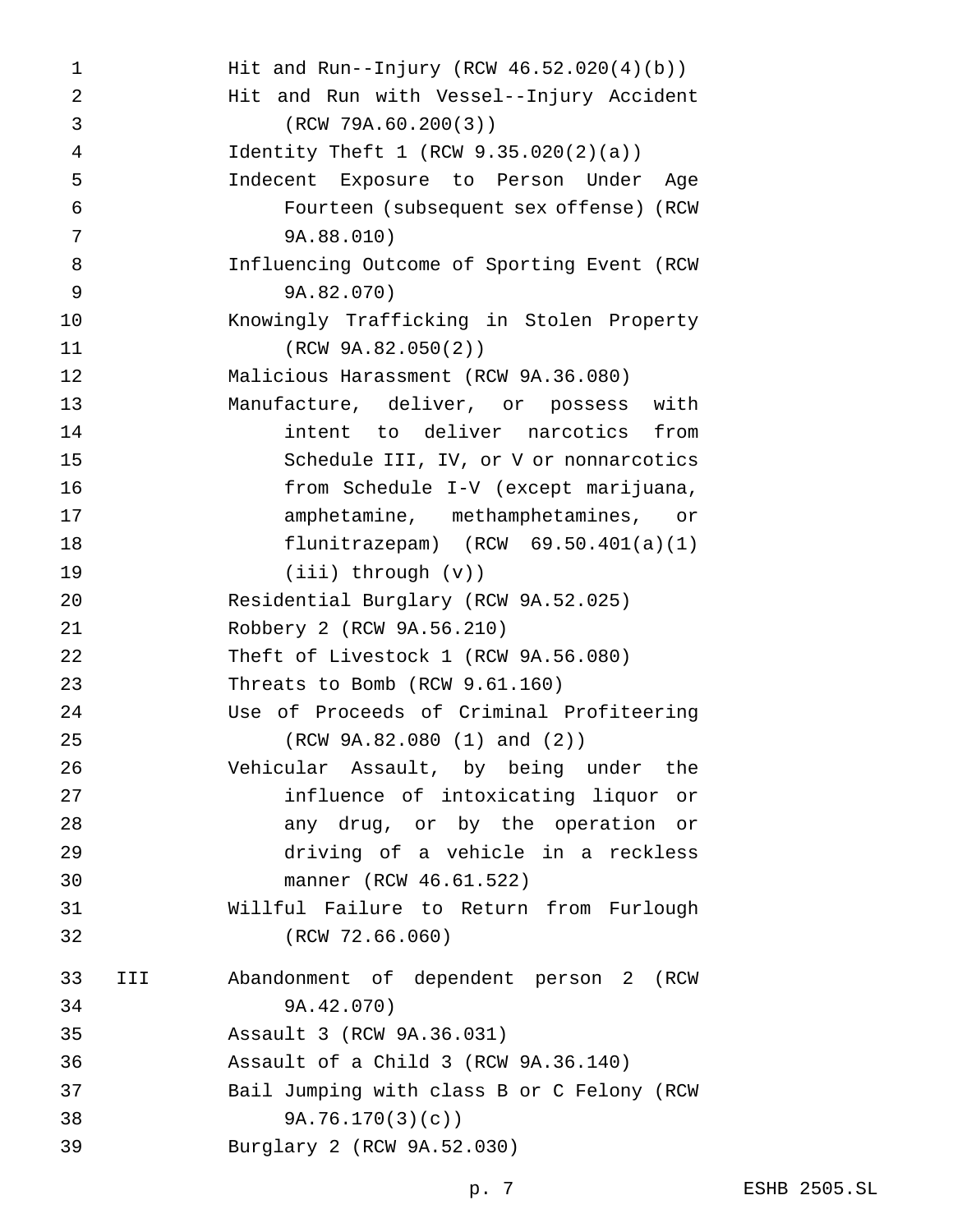Communication with a Minor for Immoral Purposes (RCW 9.68A.090) Criminal Gang Intimidation (RCW 9A.46.120) Criminal Mistreatment 2 (RCW 9A.42.030) Custodial Assault (RCW 9A.36.100) Delivery of a material in lieu of a controlled substance (RCW 69.50.401(c)) Escape 2 (RCW 9A.76.120) Extortion 2 (RCW 9A.56.130) Harassment (RCW 9A.46.020) Intimidating a Public Servant (RCW 9A.76.180) Introducing Contraband 2 (RCW 9A.76.150) Maintaining a Dwelling or Place for Controlled Substances (RCW 69.50.402(a)(6)) Malicious Injury to Railroad Property (RCW 81.60.070) Manufacture, deliver, or possess with intent to deliver marijuana (RCW 69.50.401(a)(1)(iii)) Manufacture, distribute, or possess with intent to distribute an imitation controlled substance (RCW 69.52.030(1)) Patronizing a Juvenile Prostitute (RCW 9.68A.100) Perjury 2 (RCW 9A.72.030) Possession of Incendiary Device (RCW 9.40.120) Possession of Machine Gun or Short-Barreled Shotgun or Rifle (RCW 9.41.190) Promoting Prostitution 2 (RCW 9A.88.080) Recklessly Trafficking in Stolen Property (RCW 9A.82.050(1)) Securities Act violation (RCW 21.20.400) Tampering with a Witness (RCW 9A.72.120)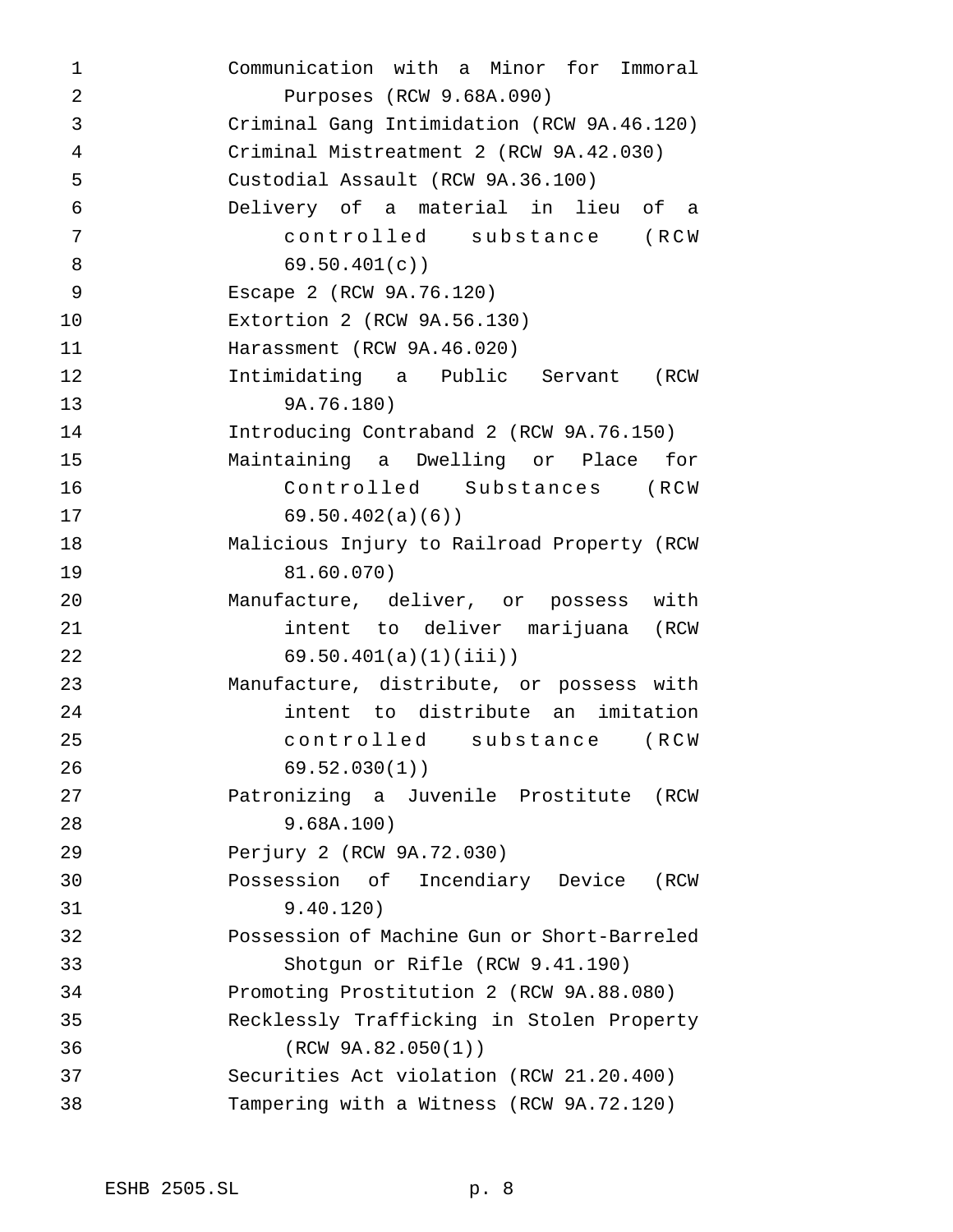| $\mathbf{1}$   |    | Telephone Harassment (subsequent conviction |
|----------------|----|---------------------------------------------|
| $\overline{2}$ |    | or threat of death) (RCW 9.61.230)          |
| 3              |    | Theft of Livestock 2 (RCW 9A.56.080)        |
| 4              |    | Unlawful Imprisonment (RCW 9A.40.040)       |
| 5              |    | Unlawful possession of firearm in the       |
| $\epsilon$     |    | second degree $(RCW 9.41.040(1)(b))$        |
| 7              |    | Unlawful Use of Building for Drug Purposes  |
| 8              |    | (RCW 69.53.010)                             |
| 9              |    | Vehicular Assault, by the operation or      |
| 10             |    | driving of a vehicle with disregard         |
| 11             |    | for the safety of others<br>(RCW            |
| 12             |    | 46.61.522)                                  |
| 13             |    | Willful Failure to Return from Work Release |
| 14             |    | (RCW 72.65.070)                             |
| 15             | IJ | Computer Trespass 1 (RCW 9A.52.110)         |
| 16             |    | Counterfeiting $(RCW 9.16.035(3))$          |
| 17             |    | Create, deliver, or possess a counterfeit   |
| 18             |    | controlled substance (RCW                   |
| 19             |    | 69.50.401(b)                                |
| 20             |    | Escape from Community Custody (RCW          |
| 21             |    | 72.09.310)                                  |
| 22             |    | Health Care False Claims (RCW 48.80.030)    |
| 23             |    | Identity Theft 2 (RCW $9.35.020(2)(b)$ )    |
| 24             |    | Improperly Obtaining Financial Information  |
| 25             |    | (RCW 9.35.010)                              |
| 26             |    | Malicious Mischief 1 (RCW 9A.48.070)        |
| 27             |    | Possession of controlled substance that is  |
| 28             |    | either heroin or narcotics from             |
| 29             |    | Schedule I or II or flunitrazepam from      |
| 30             |    | Schedule IV (RCW 69.50.401(d))              |
| 31             |    | Possession of phencyclidine (PCP) (RCW      |
| 32             |    | 69.50.401(d)                                |
| 33             |    | Possession of Stolen Property 1 (RCW        |
| 34             |    | 9A.56.150)                                  |
| 35             |    | Theft 1 (RCW 9A.56.030)                     |
| 36             |    | Theft of Rental, Leased, or Lease-purchased |
| 37             |    | Property (valued at one thousand five       |
| 38             |    | hundred dollars or<br>more)<br>(RCW         |
| 39             |    | 9A.56.096(4)                                |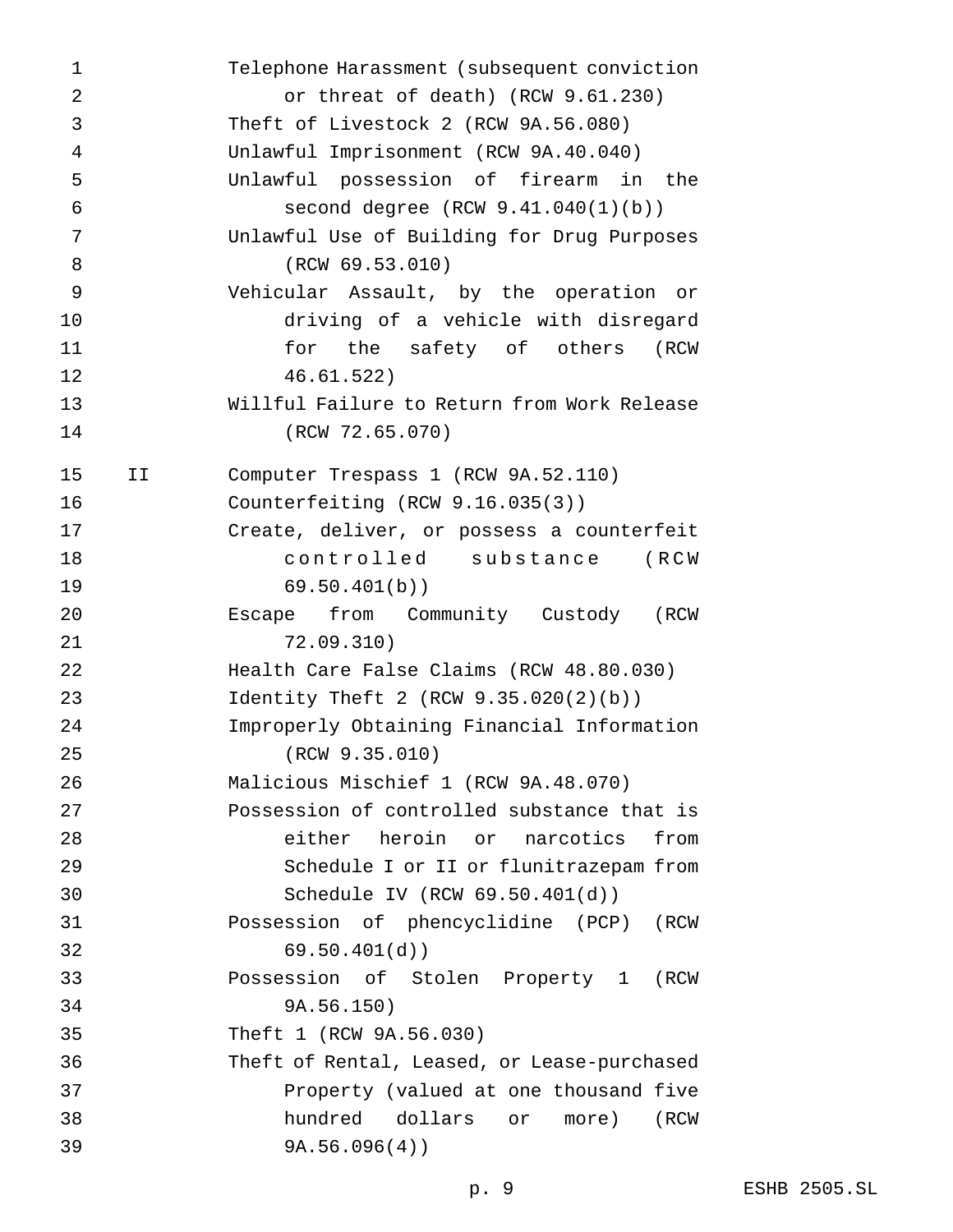Trafficking in Insurance Claims (RCW 48.30A.015) Unlawful Practice of Law (RCW 2.48.180) Unlicensed Practice of a Profession or Business (RCW 18.130.190(7)) I Attempting to Elude a Pursuing Police Vehicle (RCW 46.61.024) False Verification for Welfare (RCW 74.08.055) Forged Prescription (RCW 69.41.020) Forged Prescription for a Controlled Substance (RCW 69.50.403) Forgery (RCW 9A.60.020) Malicious Mischief 2 (RCW 9A.48.080) Possess Controlled Substance that is a Narcotic from Schedule III, IV, or V or Non-narcotic from Schedule I-V (except phencyclidine or flunitrazepam) (RCW 69.50.401(d)) Possession of Stolen Property 2 (RCW 9A.56.160) Reckless Burning 1 (RCW 9A.48.040) Taking Motor Vehicle Without Permission (RCW 9A.56.070) Theft 2 (RCW 9A.56.040) Theft of Rental, Leased, or Lease-purchased Property (valued at two hundred fifty dollars or more but less than one thousand five hundred dollars) (RCW 9A.56.096(4)) Unlawful Issuance of Checks or Drafts (RCW 9A.56.060) Unlawful Use of Food Stamps (RCW 9.91.140 (2) and (3)) Vehicle Prowl 1 (RCW 9A.52.095)